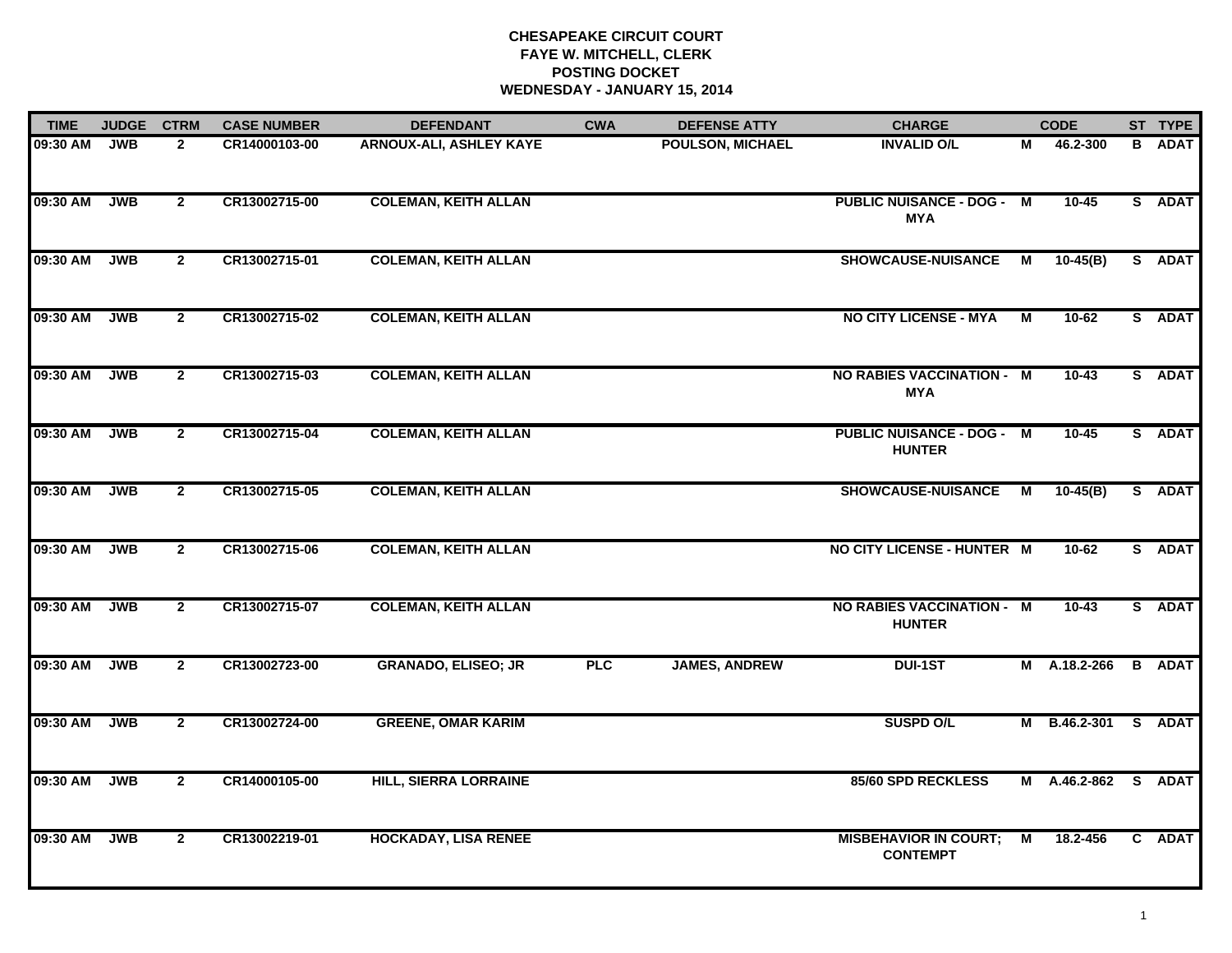| <b>TIME</b> | <b>JUDGE</b> | <b>CTRM</b>    | <b>CASE NUMBER</b> | <b>DEFENDANT</b>                      | <b>CWA</b> | <b>DEFENSE ATTY</b>  | <b>CHARGE</b>                                |   | <b>CODE</b>         | ST TYPE       |
|-------------|--------------|----------------|--------------------|---------------------------------------|------------|----------------------|----------------------------------------------|---|---------------------|---------------|
| 09:30 AM    | <b>JWB</b>   | $\mathbf{2}$   | CR13002725-00      | <b>HODGES, AYENDA ARSHID</b>          |            | <b>COOPER, WANDA</b> | <b>ELUDE</b>                                 | м | 46.2-817A           | C ADAT        |
| 09:30 AM    | <b>JWB</b>   | $\overline{2}$ | CR14000106-00      | JOHNSON, ROLLAND TORRANCE; III        |            |                      | <b>OPERATE UNINSURED</b><br><b>VEHICLE</b>   |   | M A.46.2-707 S ADAT |               |
| 09:30 AM    | <b>JWB</b>   | $\overline{2}$ | CR14000106-01      | <b>JOHNSON, ROLLAND TORRANCE; III</b> |            |                      | DRIVE ON SUSP O/L - 2ND<br><b>OFF</b>        |   | M B.46.2-301 S ADAT |               |
| 09:30 AM    | <b>JWB</b>   | $\mathbf{2}$   | CR13002736-00      | <b>STATEMAN, GREG</b>                 |            | Jones, David L       | <b>TRESPASSING</b>                           | М | 18.2-119            | S ADAT        |
| 09:30 AM    | <b>JWB</b>   | $\overline{2}$ | CR13001197-00      | <b>VANOVERBURGHE, BRENDA R</b>        | <b>CPO</b> |                      | <b>PRESCRIPTION FRAUD:</b><br><b>FORGERY</b> |   | F 18.2-258.1        | <b>B</b> ADAT |
| 09:30 AM    | <b>JWB</b>   | $\mathbf{2}$   | CR13001197-01      | <b>VANOVERBURGHE, BRENDA R</b>        | <b>CPO</b> |                      | <b>PRESCRIPTION FRAUD:</b><br><b>FORGERY</b> |   | $F$ 18.2-258.1      | <b>B</b> ADAT |
| 09:30 AM    | <b>JWB</b>   | $\overline{2}$ | CR13001197-02      | <b>VANOVERBURGHE, BRENDA R</b>        | <b>CPO</b> |                      | <b>PRESCRIPTION FRAUD:</b><br><b>FORGERY</b> |   | $F$ 18.2-258.1      | <b>B</b> ADAT |
| 09:30 AM    | <b>JWB</b>   | $\overline{2}$ | CR13001197-03      | <b>VANOVERBURGHE, BRENDA R</b>        | <b>CPO</b> |                      | <b>PRESCRIPTION FRAUD:</b><br><b>FORGERY</b> |   | $F$ 18.2-258.1      | <b>B</b> ADAT |
| 09:30 AM    | <b>JWB</b>   | $\mathbf{2}$   | CR13001197-04      | <b>VANOVERBURGHE, BRENDA R</b>        | <b>CPO</b> |                      | <b>PRESCRIPTION FRAUD:</b><br><b>FORGERY</b> |   | F 18.2-258.1        | <b>B</b> ADAT |
| 09:30 AM    | <b>JWB</b>   | $\overline{2}$ | CR13001197-05      | <b>VANOVERBURGHE, BRENDA R</b>        | <b>CPO</b> |                      | <b>PRESCRIPTION FRAUD:</b><br><b>FORGERY</b> |   | F 18.2-258.1        | <b>B</b> ADAT |
| 09:30 AM    | <b>JWB</b>   | $\mathbf{2}$   | CR13001197-06      | <b>VANOVERBURGHE, BRENDA R</b>        | <b>CPO</b> |                      | <b>PRESCRIPTION FRAUD:</b><br><b>FORGERY</b> |   | $F$ 18.2-258.1      | <b>B</b> ADAT |
| 09:30 AM    | <b>JWB</b>   | $\overline{2}$ | CR13001197-07      | <b>VANOVERBURGHE, BRENDA R</b>        | <b>CPO</b> |                      | <b>PRESCRIPTION FRAUD:</b><br><b>FORGERY</b> |   | $F$ 18.2-258.1      | <b>B</b> ADAT |
| 09:30 AM    | <b>JWB</b>   | $\mathbf{2}$   | CR13001197-08      | <b>VANOVERBURGHE, BRENDA R</b>        | <b>CPO</b> |                      | <b>PRESCRIPTION FRAUD:</b><br><b>FORGERY</b> |   | $F$ 18.2-258.1      | <b>B</b> ADAT |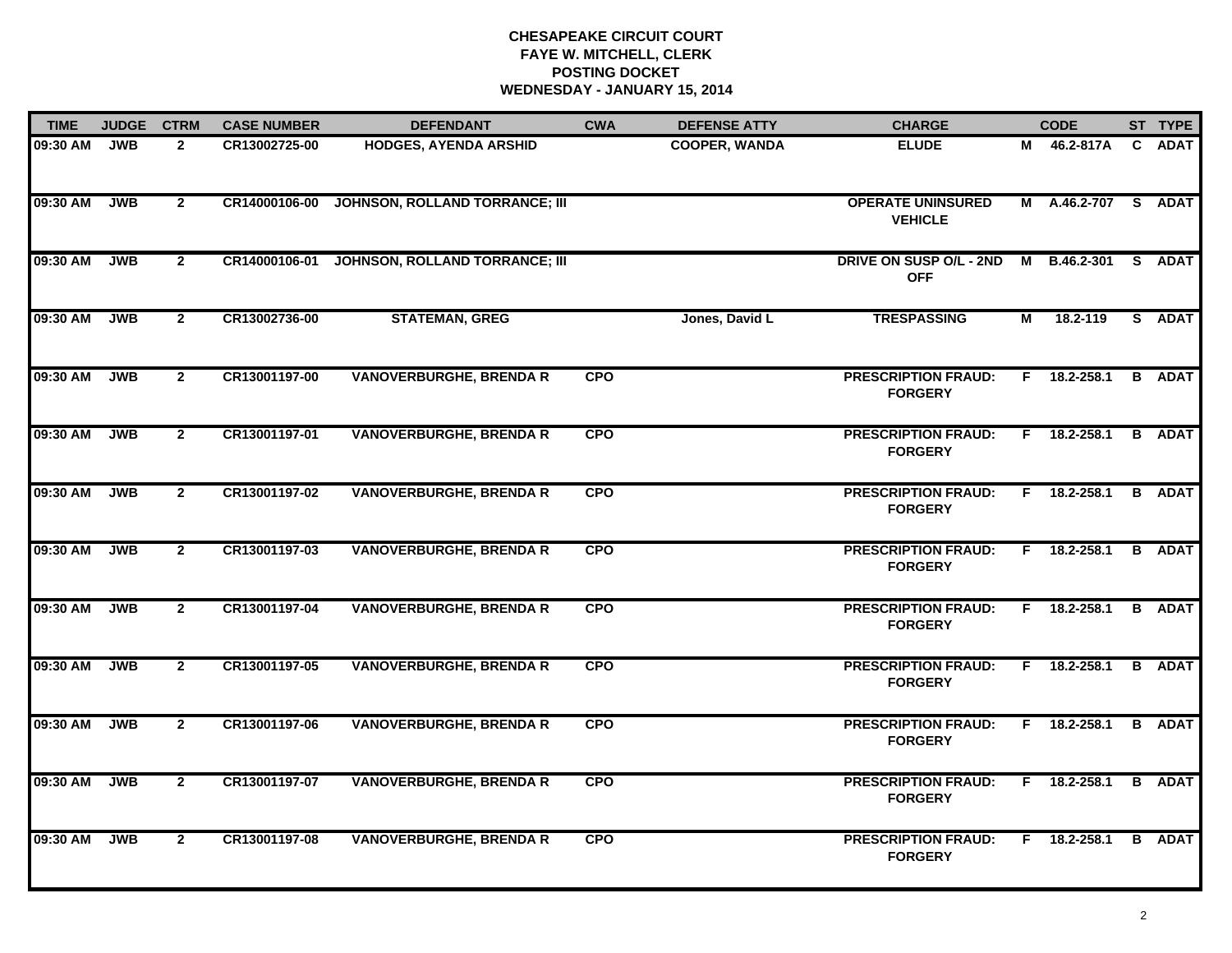| <b>TIME</b> | <b>JUDGE</b> | <b>CTRM</b>          | <b>CASE NUMBER</b> | <b>DEFENDANT</b>                               | <b>CWA</b>  | <b>DEFENSE ATTY</b>        | <b>CHARGE</b>                                |     | <b>CODE</b>  |    | ST TYPE         |
|-------------|--------------|----------------------|--------------------|------------------------------------------------|-------------|----------------------------|----------------------------------------------|-----|--------------|----|-----------------|
| 09:30 AM    | <b>JWB</b>   | $\mathbf{2}$         | CR13001197-09      | <b>VANOVERBURGHE, BRENDA R</b>                 | <b>CPO</b>  |                            | <b>PRESCRIPTION FRAUD:</b><br><b>FORGERY</b> |     | F 18.2-258.1 | B. | <b>ADAT</b>     |
| 09:30 AM    | <b>JWB</b>   | $\overline{2}$       | CR13002729-00      | <b>WARNICK, CHRISTINA LYNN</b>                 | <b>SMK</b>  | <b>JOYNES, LOUIS N; II</b> | <b>DUI 1ST</b>                               |     | M A.18.2-266 |    | <b>B</b> ADAT   |
| 09:30 AM    | <b>JWB</b>   | $\overline{2}$       | CR13002685-00      | <b>WASHINGTON, CHRISTOPHER</b><br><b>JAVON</b> |             |                            | <b>COUNTERFEIT INSPECTION M</b>              |     | 46.2-1173    |    | S ADAT          |
| 09:30 AM    | <b>JWB</b>   | $\mathbf{2}$         | CR11000644-01      | <b>WILLIAMS, BERT LYDELL</b>                   |             |                            | <b>VIOL PROBATION ON FEL</b><br><b>OFF</b>   | - F | 19.2-306     |    | C ADAT          |
| 11:00 AM    | <b>VTF</b>   | $\mathbf{1}$         | CR10000800-00      | <b>BANKS, DWAYNE MARTAVIOUS</b>                | <b>NONE</b> | <b>SHIN, LINDA</b>         | <b>PROBATION VIOLATION</b>                   | F.  | 19.2-306     | C  | <b>CC</b>       |
| 11:00 AM    | <b>VTF</b>   | $\mathbf{1}$         | CR07004164-00      | <b>BANKS, DWAYNE MARTAVIUS</b>                 | <b>NONE</b> | <b>CRONIN, ERIC</b>        | <b>POSSESS HEROIN</b>                        | F.  | 18.2-250     | В  | <b>CC</b>       |
| 11:00 AM    | <b>VTF</b>   | $\mathbf{1}$         | CR01001395-00      | <b>CONYERS, JAMES EDWARD</b>                   | <b>NONE</b> | <b>W BUYRN</b>             | <b>FORGERY</b>                               | F.  | 18.2-168     | в  | $\overline{cc}$ |
| 11:00 AM    | <b>VTF</b>   | $\mathbf{1}$         | CR01001539-00      | <b>CONYERS, JAMES EDWARD</b>                   | <b>NONE</b> | <b>WILLIAM BUYRN</b>       | <b>DRIVE SUSPENDED O/L</b>                   |     | M A.46.2-301 | B  | cc              |
| 11:00 AM    | <b>VTF</b>   | $\blacktriangleleft$ | CR07000777-00      | <b>JOHNSON, WILLIAM TIMOTHY</b>                | <b>CPO</b>  | <b>TERENCE MARTIN</b>      | <b>CREDIT CARD THEFT</b>                     | F   | 18.2-192     | C  | RE              |
| 11:00 AM    | <b>VTF</b>   | $\mathbf{1}$         | CR12001802-00      | <b>MCDONALD, SHERMAN</b>                       | <b>NONE</b> | <b>MARTIN, TERENCE</b>     | <b>OBTAIN PRESCRIP BY</b><br>FRAUD/ETC.      | F.  | 18.2-258.1   | В  | cc              |
| 11:00 AM    | <b>VTF</b>   | $\mathbf 1$          | CR02000372-00      | <b>RUFFO, STEPHEN JOSEPH</b>                   | <b>CPO</b>  | <b>HEATHER B. CROOK</b>    | <b>GRAND LARCENY</b>                         | F.  | 18.2-95      | C  | RE              |
| 11:00 AM    | <b>VTF</b>   | $\mathbf{1}$         | CR02A00372-00      | <b>RUFFO, STEPHEN JOSEPH</b>                   | <b>CPO</b>  | <b>A. ROBINSON WINN</b>    | <b>PROBATION VIOLATION</b>                   | F.  | 19.2-306     | C  | RE              |
| 11:00 AM    | <b>VTF</b>   | $\mathbf{1}$         | CR02A00372-01      | <b>RUFFO, STEPHEN JOSEPH</b>                   | <b>CPO</b>  | <b>RANDOLPH STOWE</b>      | <b>PROBATION VIOLATION</b>                   | F.  | 19.2-306     | C. | RE              |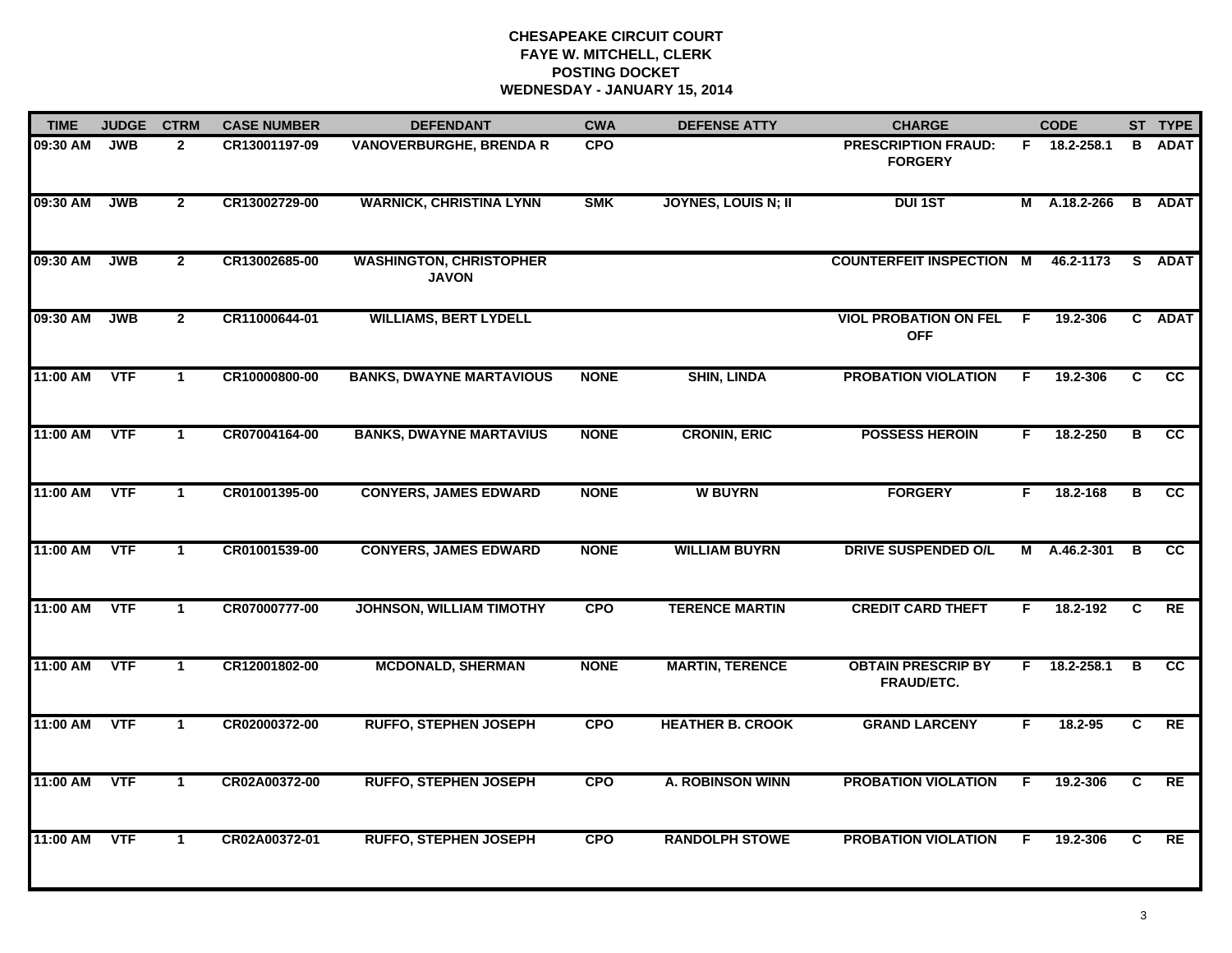| <b>TIME</b> | <b>JUDGE</b> | <b>CTRM</b> | <b>CASE NUMBER</b> | <b>DEFENDANT</b>          | <b>CWA</b>  | <b>DEFENSE ATTY</b>      | <b>CHARGE</b>                                     | <b>CODE</b> |    | ST TYPE   |
|-------------|--------------|-------------|--------------------|---------------------------|-------------|--------------------------|---------------------------------------------------|-------------|----|-----------|
| 11:00 AM    | <b>VTF</b>   |             | CR06004363-00      | <b>SANDERS, ETHEL MAE</b> | <b>NONE</b> | <b>HUGH E BLACK, III</b> | <b>POSSESS COCAINE</b>                            | 18.2-250    | в  | <b>CC</b> |
| 11:00 AM    | <b>VTF</b>   |             | CR08000951-00      | <b>SANDERS. ETHEL MAE</b> | <b>NONE</b> | A ROBINSON WINN          | <b>OBTAIN MONEY BY FALSE M</b><br><b>PRETENSE</b> | 18.2-178    | -В | <b>CC</b> |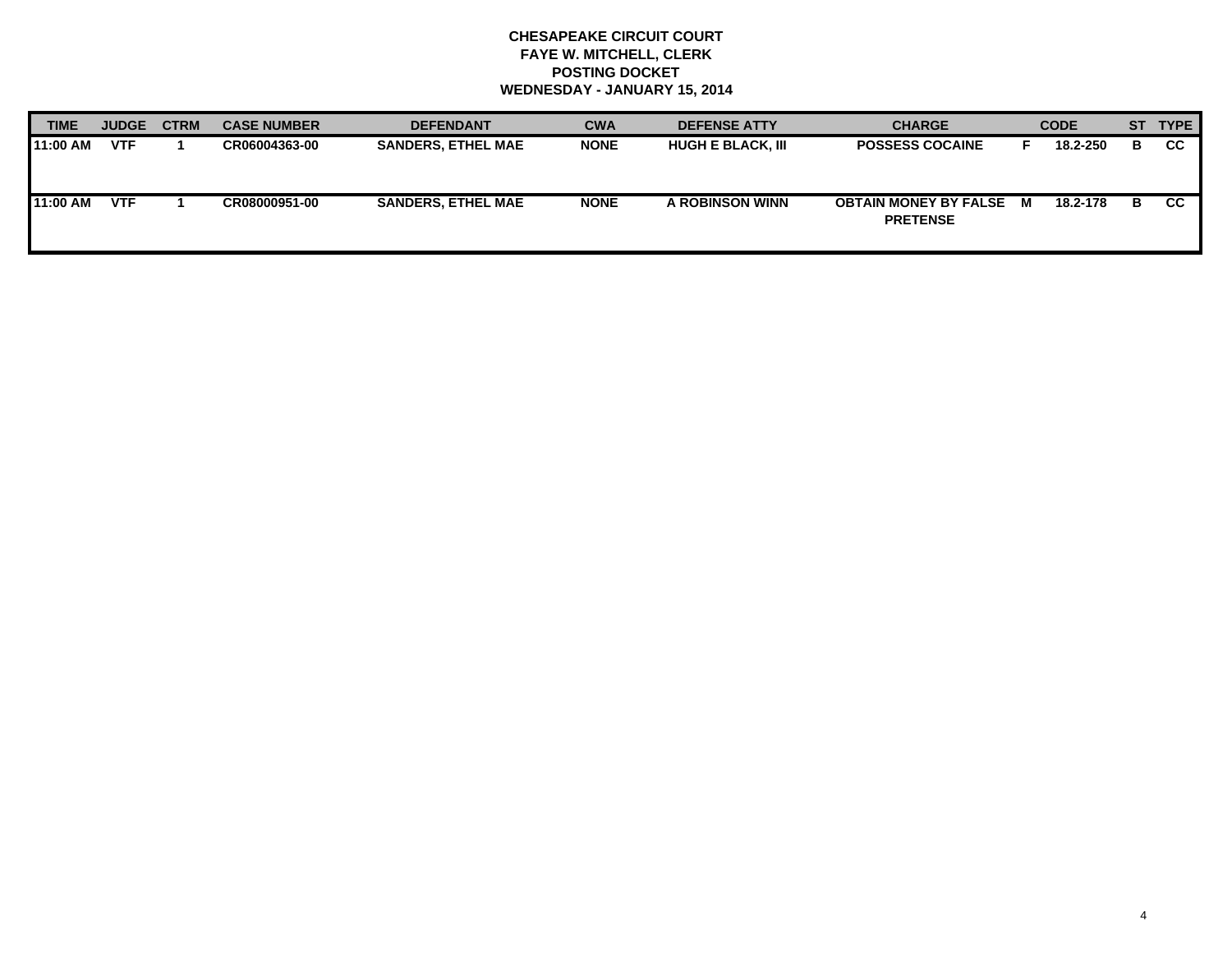### CHESAPEAKE CIRCUIT COURT CIVIL MOTIONSWEDNESDAY, JANUARY 15, 2014

| Hearing<br><b>Time</b> | Judge      | Court<br>Room           | Case #        | <b>Plaintiff</b>                                      | <b>Defendant</b>                       | <b>Plaintiff Attorney</b> | <b>Defendant Attorney</b> | <b>Motion</b>              | <b>Duration</b> |
|------------------------|------------|-------------------------|---------------|-------------------------------------------------------|----------------------------------------|---------------------------|---------------------------|----------------------------|-----------------|
| 10:00 AM               | <b>VTF</b> | $\overline{\mathbf{1}}$ | CL13001822-00 | <b>COMMONWEALTH OF VIRGINIA</b>                       | *JORDAN, HARVEY L                      | <b>IOTTI, MELISSA S</b>   |                           | <b>Forfeiture of Funds</b> | N/A             |
| 10:00 AM               | <b>VTF</b> | $\overline{1}$          | CL13002521-00 | <b>COMMONWEALTH OF VIRGINIA</b>                       | *LEWIS, JONATHAN A                     | IOTTI, MELISSA S          |                           | <b>Forfeiture of Funds</b> | N/A             |
| 10:00 AM               | <b>VTF</b> | $\overline{1}$          | CL13002522-00 | <b>COMMONWEALTH OF VIRGINIA</b>                       | *DOZIER, PHILLIP A                     | IOTTI, MELISSA S          |                           | <b>Forfeiture of Funds</b> | N/A             |
| 10:00 AM               | <b>VTF</b> | $\overline{1}$          | CL13002567-00 | COMMONWEALTH OF VIRGINIA                              | *LEE, DEMETRIUS L                      | OXENHAM, CARA P           |                           | Forfeiture of Funds        | N/A             |
| 10:00 AM               | <b>VTF</b> | $\overline{1}$          | CL13002670-00 | COMMONWEALTH OF VIRGINIA                              | *MORGAN, BENJAMIN                      | OXENHAM, CARA P           |                           | Forfeiture of Funds        | N/A             |
| 10:00 AM               | <b>VTF</b> | $\overline{1}$          | CL13002721-00 | COMMONWEALTH OF VIRGINIA                              | ALLEN, EARL D                          | OXENHAM, CARA P           |                           | Forfeiture of Funds        | N/A             |
| 11:00 AM               | <b>VTF</b> | $\overline{1}$          | Crim          | RESTITUTION PAYMENT DOCKET RESTITUTION PAYMENT DOCKET |                                        |                           |                           | N/A                        | N/A             |
| 09:00 AM               | <b>JWB</b> | 3                       | CL07002236-00 | *EMERICK, MEGAN                                       | <b>FARMERS BANK</b>                    | LELAND, RICHARD           | PRETLOW, JOSHUA           | <b>Present Order</b>       | 15 Min.         |
| 09:00 AM               | <b>JWB</b> | 3                       | CL08001371-01 | COLLINS, CAROLYN                                      | COLLINS, JERALD R                      |                           | SHUPERT, JENNIFER B       | <b>Withdraw Counsel</b>    | 15 Min.         |
| 09:00 AM               | <b>JWB</b> | 3                       | CL11001991-00 | YELEY, EDNA                                           | MARLOWE, SELENA                        | BYLER, GARY               | DUVALL, RANDOLPH C        | Motion to Compel           | 15 Min.         |
| 09:00 AM               | <b>JWB</b> | 3                       | CL12000636-00 | MACK, BRIAN                                           | GOFF-MACK, JACQUELINE<br><b>NICOLE</b> | PRO SE                    |                           | Final Decree of<br>Divorce | 15 Min.         |
| 09:00 AM JWB           |            | 3                       | CL12000775-00 | HAMILL, MICHAEL VINCENT                               | HAMILL, DAWN ANGELA                    | TAYLOR, BARRY R           | SHANNON, KRISTEN          | Motion (Other)             | 30 Min.         |
| 09:00 AM               | <b>JWB</b> | 3                       | CL13001246-00 | *CUNNINGHAM, JACQUELINE K;<br><b>RCVR</b>             | FIRST COMMONWEALTH TITLE<br><b>LLC</b> | BOOTH, JERRY C; JR        |                           | Default Judgment           | 15 Min.         |
| 09:00 AM               | JWB        | 3                       | CL13002113-00 | *DEBERRY, JAMES A; JR                                 | *BAUM, PRINCESS A                      | RIDDICK, WILLIAM H; III   | MACON, CLAY               | Plea in Bar                | 30 Min.         |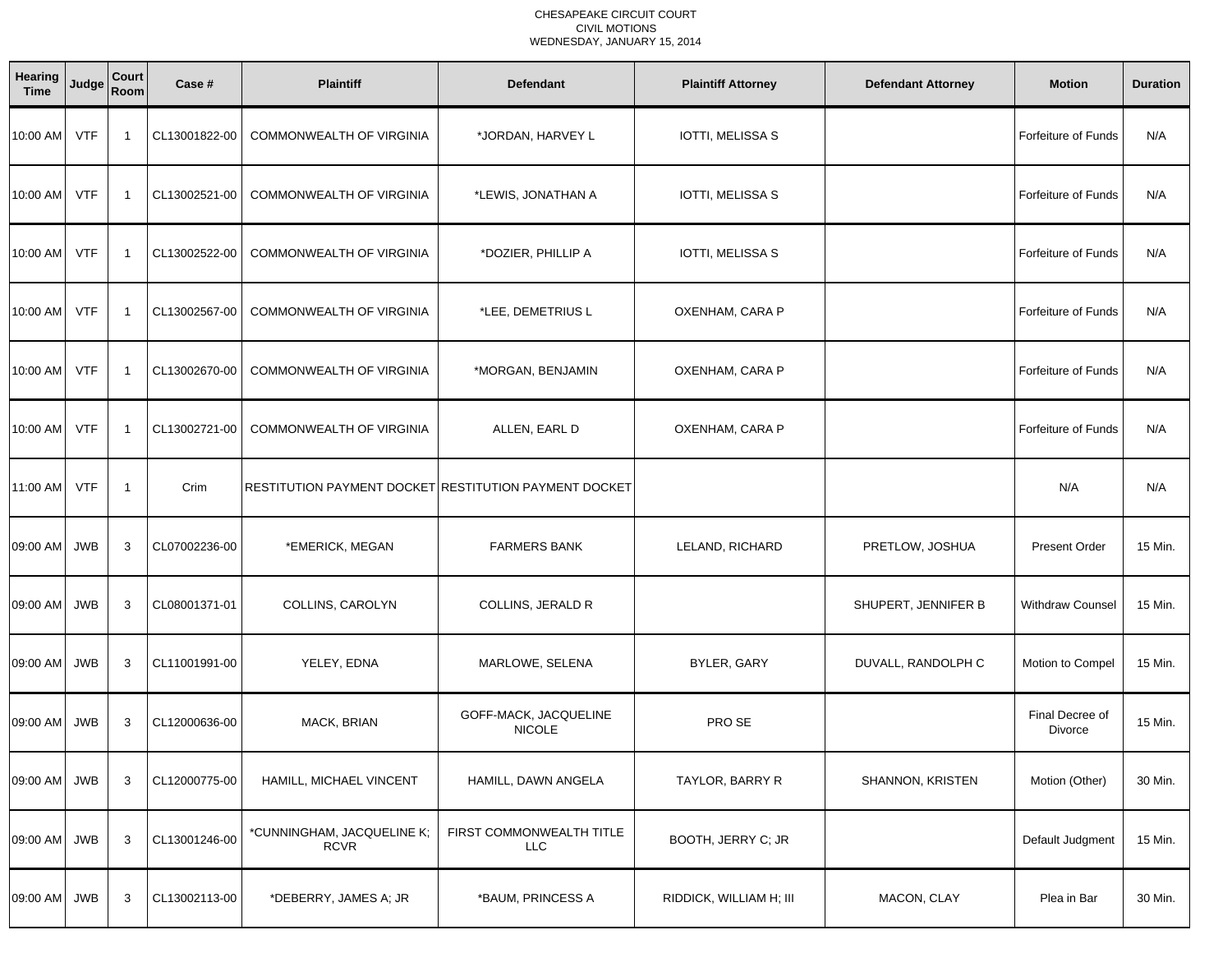### CHESAPEAKE CIRCUIT COURT CIVIL MOTIONSWEDNESDAY, JANUARY 15, 2014

| Hearing<br><b>Time</b> | Judge      | Court<br>Room | Case #        | <b>Plaintiff</b>                     | <b>Defendant</b>                         | <b>Plaintiff Attorney</b> | <b>Defendant Attorney</b>  | <b>Motion</b>             | <b>Duration</b> |
|------------------------|------------|---------------|---------------|--------------------------------------|------------------------------------------|---------------------------|----------------------------|---------------------------|-----------------|
| 09:00 AM               | <b>JWB</b> | 3             | CL13002113-00 | *DEBERRY, JAMES A; JR                | *BAUM, PRINCESS A                        | RIDDICK, WILLIAM H; III   | MACON, CLAY                | Demurrer                  | 30 Min.         |
| 09:00 AM               | <b>JWB</b> | 3             | CL13002223-00 | AMERICAN EXPRESS BANK FSB            | ELMORE, MARK                             | LERNER, ANDREW S          | BOWMAN, JAMES E            | Motion to Compel          | 15 Min.         |
| 09:00 AM               | <b>JWB</b> | 3             | CL13002747-00 | *DILDAY, JOYCE J                     | IN RE: ESTATE OF ALMAE<br><b>BRICKHO</b> | MACON, CLAY L             |                            | Motion (Other)            | 15 Min.         |
| 03:00 PM MATA          |            | -5            | CL10000220-00 | DAMRON, PATRICIA A                   | *CHESAPEAKE SCHOOL BOARD                 | SHARPE, LEO F; JR         | <b>MATTHEWS, RICHARD K</b> | Motions in Limine         | 30 Min.         |
| 03:00 PM   MATA        |            | 5             | CL10000220-00 | DAMRON, PATRICIA A                   | *CHESAPEAKE SCHOOL BOARD                 | SHARPE, LEO F; JR         | <b>MATTHEWS, RICHARD K</b> | <b>Motion to Continue</b> | 15 Min.         |
| 03:00 PM MATA          |            | 5             | CL10000220-00 | DAMRON, PATRICIA A                   | *CHESAPEAKE SCHOOL BOARD                 | SHARPE, LEO F; JR         | <b>MATTHEWS, RICHARD K</b> | Motion for<br>Sanctions   | 15 Min.         |
| 09:00 AM MATA          |            | 5             | CL09002391-00 | CALLIS, NICHOLAS M                   | *BENCHMARK COMMERCIAL<br><b>SERVICES</b> | *ALBISTON, GEORGE T       | PATTERSON, JAMES           | <b>Motion to Continue</b> | 15 Min.         |
| 09:00 AM MATA          |            | 5             | CL13000691-00 | SEBASTIAN, KAREN LYNN                | SEBASTIAN, BRET MATTHEW                  | HERRELL, SHEERA R         | LITTLE, HEATHER            | Pendente Lite             | 30 Min.         |
| 09:00 AM MATA          |            | 5             | CL13000691-00 | SEBASTIAN, KAREN LYNN                | SEBASTIAN, BRET MATTHEW                  | HERRELL, SHEERA R         | LITTLE, HEATHER            | Motion (Other)            | 15 Min.         |
| 09:00 AM MATA          |            | 5             | CL13000767-00 | GOURGOULIANIS, DEMETRIOUS            | GOURGOULIANIS, COURTNEY                  | SHUPERT, JENNIFER B       | HELMS, MICHELLE MORDUE     | Temporary<br>Injunction   | 30 Min.         |
| 09:00 AM MATA          |            | -5            | CL13000767-00 | GOURGOULIANIS, DEMETRIOUS            | GOURGOULIANIS, COURTNEY                  | SHUPERT, JENNIFER B       | HELMS, MICHELLE MORDUE     | <b>Show Cause</b>         | 30 Min.         |
| 09:00 AM MATA          |            | 5             | CL13000918-00 | ROBERSON, CECIL                      | <b>GARRISON, CHASE</b>                   | TAVSS, RICHARD            | MOORE, SALLY J             | Motion to Compel          | 15 Min.         |
| 09:00 AM MATA          |            | 5             | CL13002077-00 | BROWN-BOLEAN, DONNA M                | BOLEAN, WILLIAM M                        | EVANS-BEDOIS, ERIN        | SCHWAN, HENRY M            | Pendente Lite             | 1 Hour          |
| 09:00 AM MATA          |            | 5             | CL13002123-00 | HENNESSEY, KOREANA<br><b>SHANNON</b> | WALLACE, RICHARD TODD                    | MCCOY, SARAH J            |                            | Motion to Compel          | 30 Min.         |